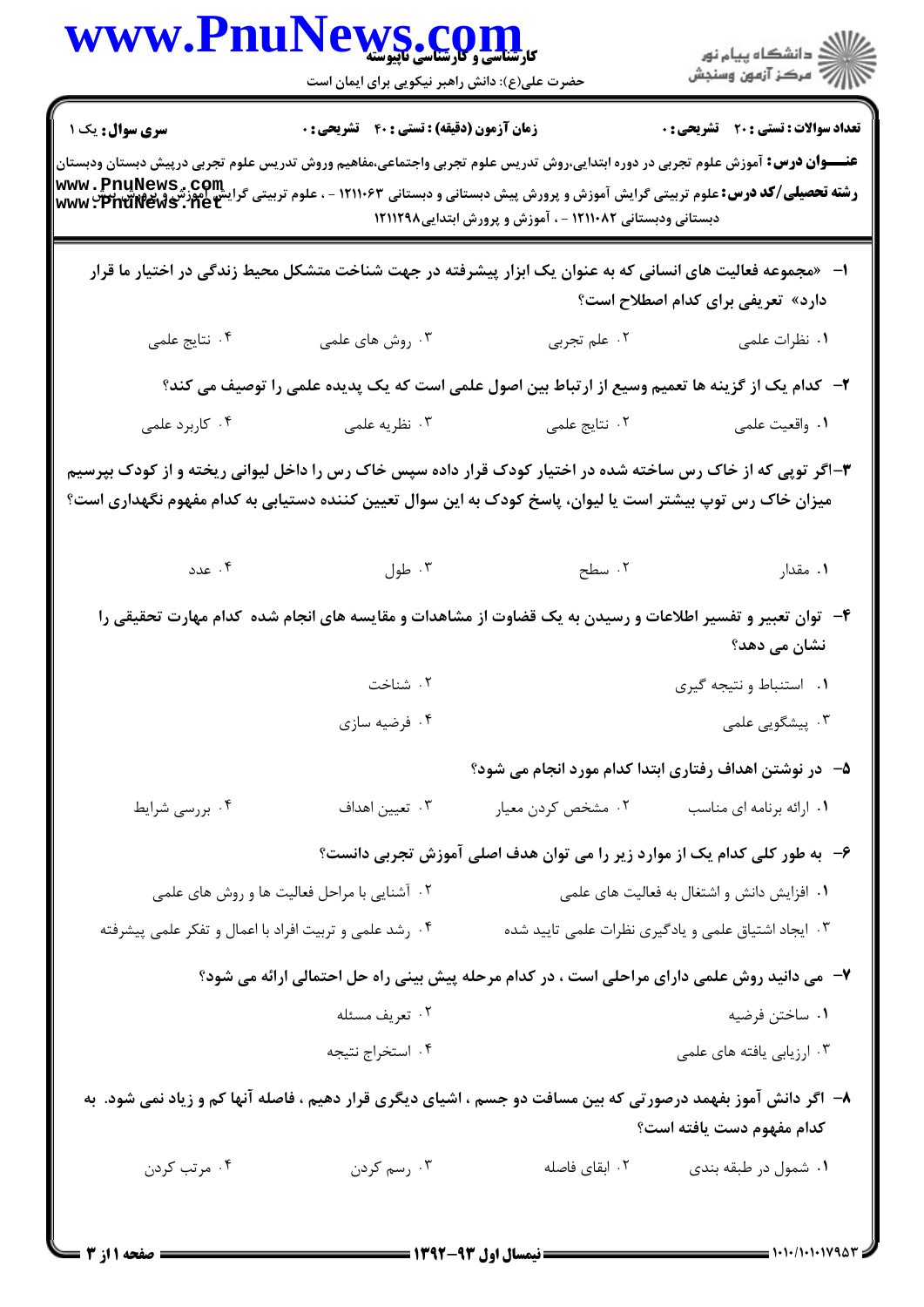| www.Pnu                          | <b>کارشناسی و کارشناسی تاپیوسته</b><br>حضرت علی(ع): دانش راهبر نیکویی برای ایمان است                                                                              |                                                                | د<br>آڪ دانشڪاه پيام نور<br>7ء مرڪز آزمون وسنڊش                            |
|----------------------------------|-------------------------------------------------------------------------------------------------------------------------------------------------------------------|----------------------------------------------------------------|----------------------------------------------------------------------------|
| <b>سری سوال : ۱ یک</b>           | <b>زمان آزمون (دقیقه) : تستی : 40 قشریحی : 0</b>                                                                                                                  |                                                                | <b>تعداد سوالات : تستی : 20 ٪ تشریحی : 0</b>                               |
|                                  | <b>عنـــوان درس:</b> آموزش علوم تجربی در دوره ابتدایی،روش تدریس علوم تجربی واجتماعی،مفاهیم وروش تدریس علوم تجربی درپیش دبستان ودبستان                             |                                                                |                                                                            |
|                                  | www.thuvewa.ctpuk<br><b>رشته تحصیلی/کد درس:</b> علوم تربیتی گرایش آموزش و پرورش پیش دبستانی و دبستانی ۱۲۱۱۰۶۳ - ، علوم تربیتی گرونش اموزش و<br>www. PhuNews . net | دبستانی ودبستانی ۱۲۱۱۰۸۲ - ، آموزش و پرورش ابتدایی۱۲۱۱۲۹۸      |                                                                            |
|                                  |                                                                                                                                                                   | ۹-۔ اگر مشاهده با تفکر توأم باشد از چه نوعی محسوب می شود؟      |                                                                            |
| ۰۴ کوتاه مدت                     | ۰۳ عميق                                                                                                                                                           | ۰۲ آنی                                                         | ۰۱ دراز مدت                                                                |
|                                  | ۱۰- از جمله اصول و مواردی که در آزمایشات علمی دانش آموزان باید مورد توجه قرارگیرد کدام است؟                                                                       |                                                                |                                                                            |
|                                  |                                                                                                                                                                   |                                                                | ٠١ هدف آزمايش براي آزمايش كننده روشن باشد.                                 |
|                                  |                                                                                                                                                                   |                                                                | ٠٢ پاسخ سوالات كودكان بلافاصله ارائه شود.                                  |
|                                  |                                                                                                                                                                   | ۰۳ دانش آموزان روی نیمک ها نشسته و آزمایش معلم را مشاهده کنند. |                                                                            |
|                                  |                                                                                                                                                                   |                                                                | ۰۴ در آزمایش تغییر چند عامل مورد نظر باشد.                                 |
|                                  | 11– کدام یک از گزینه های زیر از راه های تعیین میزان یادگیری دانش آموز در علوم تجربی محسوب می شود؟                                                                 |                                                                |                                                                            |
|                                  |                                                                                                                                                                   |                                                                | ۰۱ نمایش فیلم                                                              |
|                                  |                                                                                                                                                                   |                                                                | ۰۲ استفاده از برنامه های آموزشی در تلویزیون                                |
|                                  |                                                                                                                                                                   |                                                                | ۰۳ ترسیم نقاشی توسط دانش آموز                                              |
|                                  |                                                                                                                                                                   |                                                                | ۰۴ به کارگیری مدل های آماده                                                |
|                                  | ۱۲- در برنامه کلاس های اول و دوم ابتدایی کدام یک از انواع مشاهده بیشتر مورد استفاده قرار می گیرد؟                                                                 |                                                                |                                                                            |
| ۰۴ کوتاه مدت                     | ۰۳ باتفکر                                                                                                                                                         | ۰۲ عمیق                                                        | ۰۱ بلند مدت                                                                |
|                                  |                                                                                                                                                                   |                                                                | <b>۱۳</b> -۔ پیش بینی علمی براساس کدام مورد صورت می پذیرد؟                 |
| ۰۴ شهود                          | ۰۳ اشراق                                                                                                                                                          | ۰۲ يک تجربه محدود                                              | ٠١ حقايق آزموده شده                                                        |
|                                  |                                                                                                                                                                   |                                                                | ۱۴– انتخاب موضوع واحد کار باید برمبنای نیازهای کدام یک از افراد صورت گیرد؟ |
| ۰۴ اعضای جامعه                   | ۰۳ دانش آموزان                                                                                                                                                    | ۰۲ والدين                                                      | ٠١ معلمين                                                                  |
|                                  |                                                                                                                                                                   |                                                                | ۱۵– کودک به صحت و سقم کدام نوع اطلاعات اطمینان بیشتری دارد؟                |
| ۰۲ معلم ارائه شده باشد.          |                                                                                                                                                                   | ٠١ كتاب هاى علمى به دست آورده باشد.                            |                                                                            |
| ۰۴ مشاهده و تجربه حاصل شده باشد. |                                                                                                                                                                   | ۰۳ والدین مطرح شده باشد.                                       |                                                                            |
|                                  | ۱۶– درس علوم اجتماعی در مقایسه با سایر دروس خصوصیاتی دارد که معلم باید به آنها توجه کند از جمله این که:                                                           |                                                                |                                                                            |
|                                  | ۰۲ محتوای کتاب در طول زمان تغییر نمی کند.                                                                                                                         |                                                                | ٠١ داراي اصول ثابت و غير قابل تغييري است.                                  |
|                                  |                                                                                                                                                                   |                                                                |                                                                            |